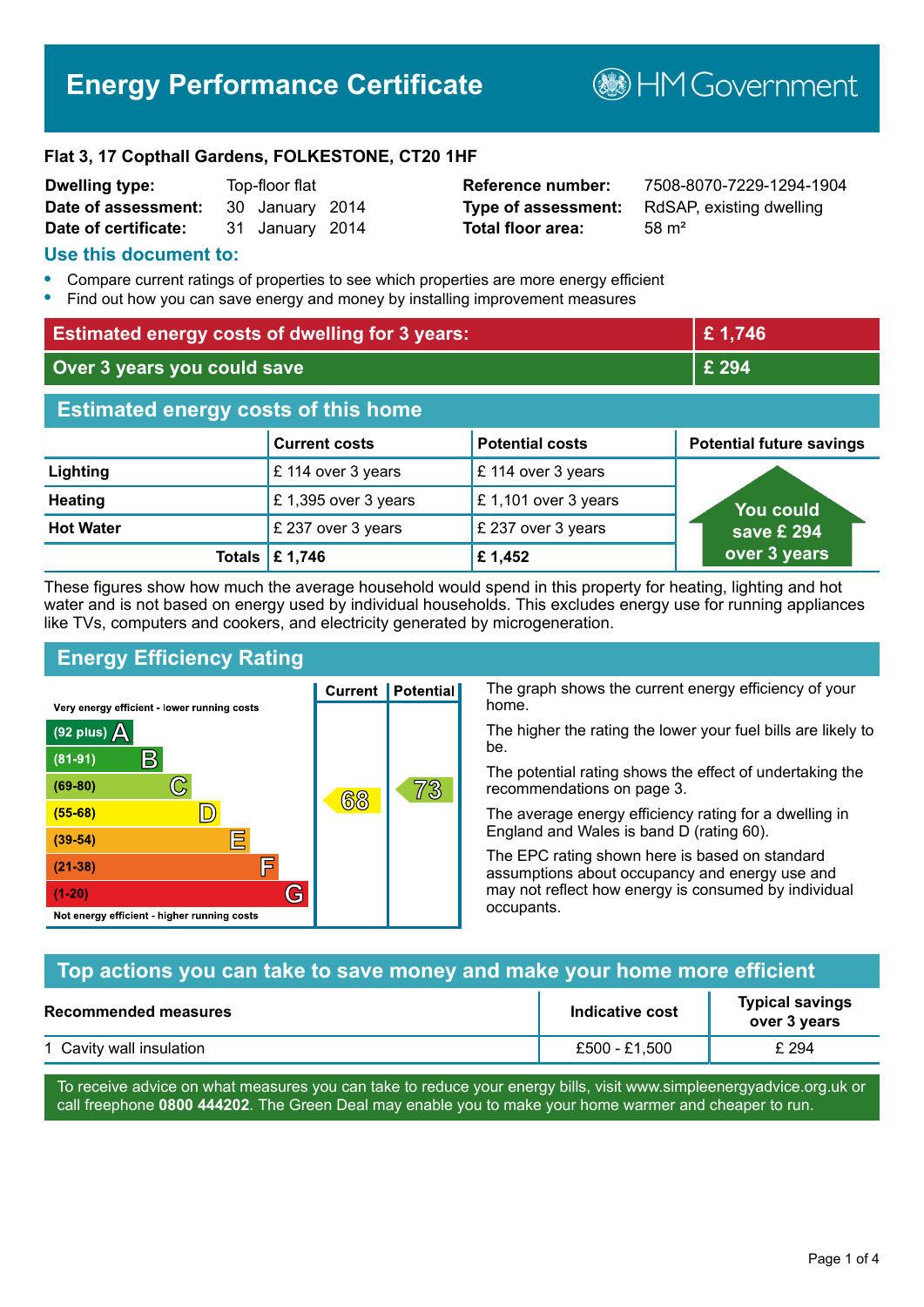**Energy Performance Certificate**

### **Summary of this home's energy performance related features**

| <b>Element</b>        | <b>Description</b>                              | <b>Energy Efficiency</b> |
|-----------------------|-------------------------------------------------|--------------------------|
| Walls                 | Cavity wall, as built, no insulation (assumed)  | ★★☆☆☆                    |
|                       | Timber frame, as built, no insulation (assumed) | $\star$ * * * *          |
| Roof                  | Pitched, 200 mm loft insulation                 | ★★★★☆                    |
| Floor                 | (other premises below)                          |                          |
| Windows               | Fully double glazed                             | ★★★☆☆                    |
| Main heating          | Boiler and radiators, mains gas                 | ★★★★☆                    |
| Main heating controls | Programmer and room thermostat                  | ★★★☆☆                    |
| Secondary heating     | None                                            |                          |
| Hot water             | From main system                                | ★★★★☆                    |
| Lighting              | Low energy lighting in all fixed outlets        | *****                    |

Current primary energy use per square metre of floor area: 208 kWh/m² per year

The assessment does not take into consideration the physical condition of any element. 'Assumed' means that the insulation could not be inspected and an assumption has been made in the methodology based on age and type of construction.

See addendum on the last page relating to items in the table above.

#### **Low and zero carbon energy sources**

Low and zero carbon energy sources are sources of energy that release either very little or no carbon dioxide into the atmosphere when they are used. Installing these sources may help reduce energy bills as well as cutting carbon. There are none provided for this home.

# **Your home's heat demand**

For most homes, the vast majority of energy costs derive from heating the home. Where applicable, this table shows the energy that could be saved in this property by insulating the loft and walls, based on typical energy use (shown within brackets as it is a reduction in energy use).

| <b>Heat demand</b>           | <b>Existing dwelling</b> | Impact of loft<br>insulation | Impact of cavity<br>wall insulation | Impact of solid<br>wall insulation |
|------------------------------|--------------------------|------------------------------|-------------------------------------|------------------------------------|
| Space heating (kWh per year) | 7.593                    | N/A                          | (2,299)                             | N/A                                |
| Water heating (kWh per year) | .826                     |                              |                                     |                                    |

You could receive Renewable Heat Incentive (RHI) payments and help reduce carbon emissions by replacing your existing heating system with one that generates renewable heat, subject to meeting minimum energy efficiency requirements. The estimated energy required for space and water heating will form the basis of the payments. For more information, search for the domestic RHI on the www.gov.uk website.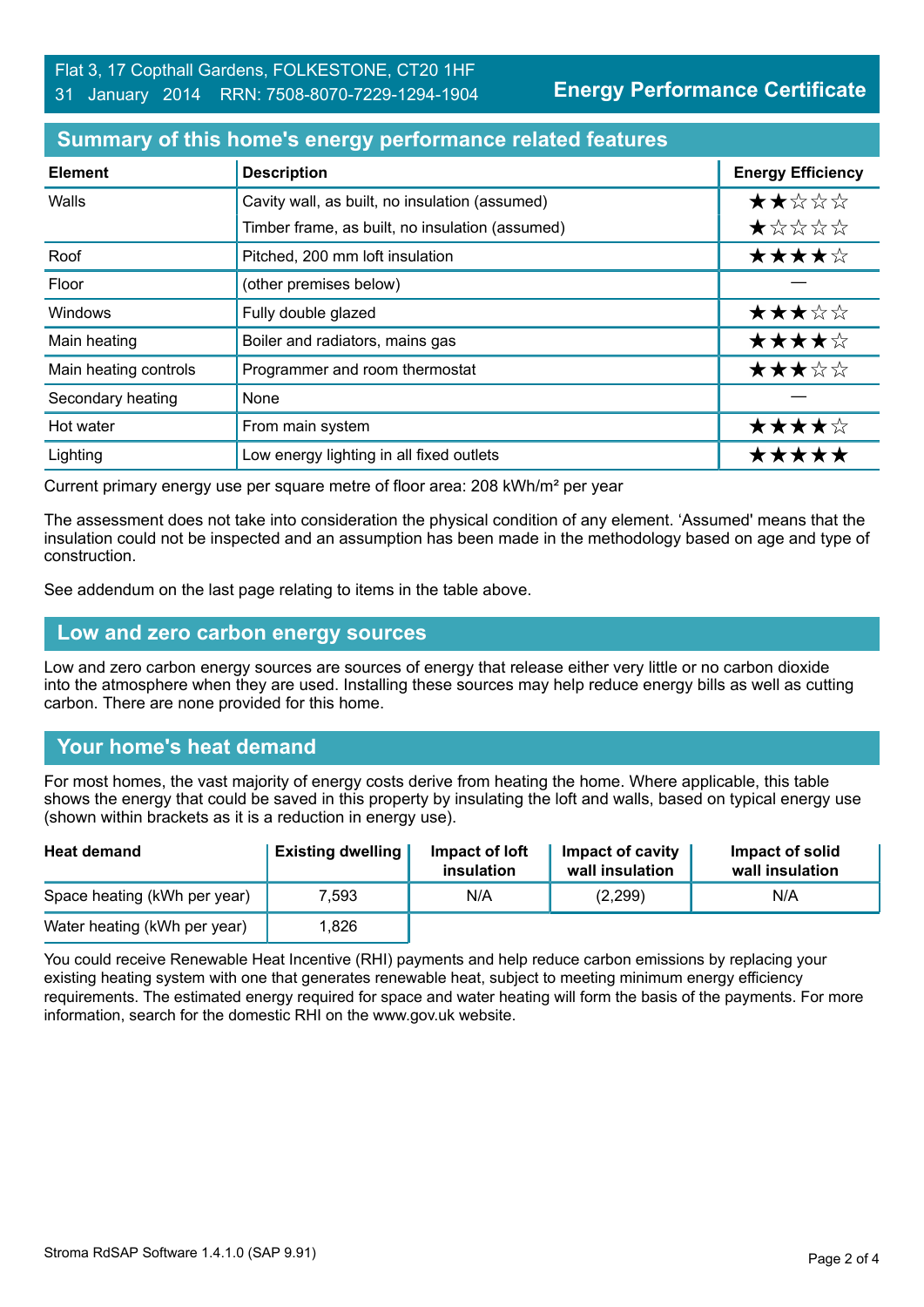## Flat 3, 17 Copthall Gardens, FOLKESTONE, CT20 1HF 31 January 2014 RRN: 7508-8070-7229-1294-1904

#### **Recommendations**

The measures below will improve the energy performance of your dwelling. The performance ratings after improvements listed below are cumulative; that is, they assume the improvements have been installed in the order that they appear in the table. To receive advice on what measures you can take to reduce your energy bills, visit www.simpleenergyadvice.org.uk or call freephone 0800 444202. Before installing measures, you should make sure you have secured the appropriate permissions, where necessary. Such permissions might include permission from your landlord (if you are a tenant) or approval under Building Regulations for certain types of work.

| <b>Recommended measures</b> | Indicative cost | <b>Typical savings</b><br>per year | <b>Rating after</b><br><b>improvement</b> |
|-----------------------------|-----------------|------------------------------------|-------------------------------------------|
| Cavity wall insulation      | £500 - £1.500   | £ 98                               | C73                                       |

#### **Alternative measures**

There are alternative measures below which you could also consider for your home.

**•** External insulation with cavity wall insulation

## **Financial Support and the Green Deal**

Green Deal Finance allows you to pay for some of the cost of your improvements in instalments under a Green Deal Plan (note that this is a credit agreement, but with instalments being added to the electricity bill for the property). The availability of a Green Deal Plan will depend upon your financial circumstances. There is a limit to how much Green Deal Finance can be used, which is determined by how much energy the improvements are estimated to **save** for a 'typical household'.

You may also be able to obtain support towards repairs or replacements of heating systems and/or basic insulation measures under the ECO scheme, provided that you are in receipt of qualifying benefits or tax credits. To learn more about this scheme and the rules about eligibility, visit www.simpleenergyadvice.org.uk or call freephone **0800 444202** for England and Wales.